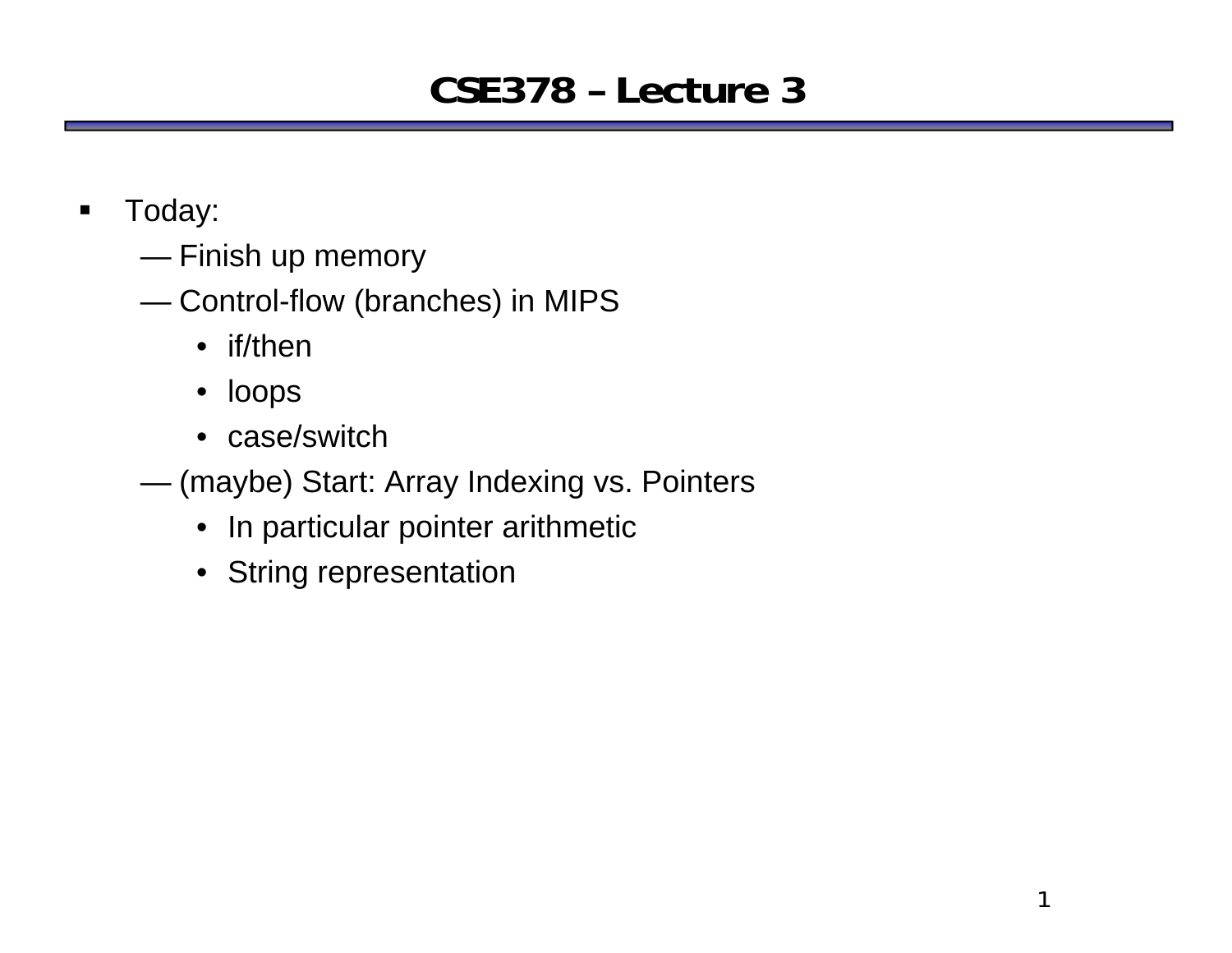#### **Quick Review**

 $\blacksquare$ Registers x Memory

lw \$t0, 4(\$a0)

\$a0 is simply another name for register 4 \$t0 is another name for register \_\_\_\_ (green sheet)

What does \$a0 contain?

What will \$t0 contain after the instruction is executed? (address)

Upper/lower bytes in a register (lui example)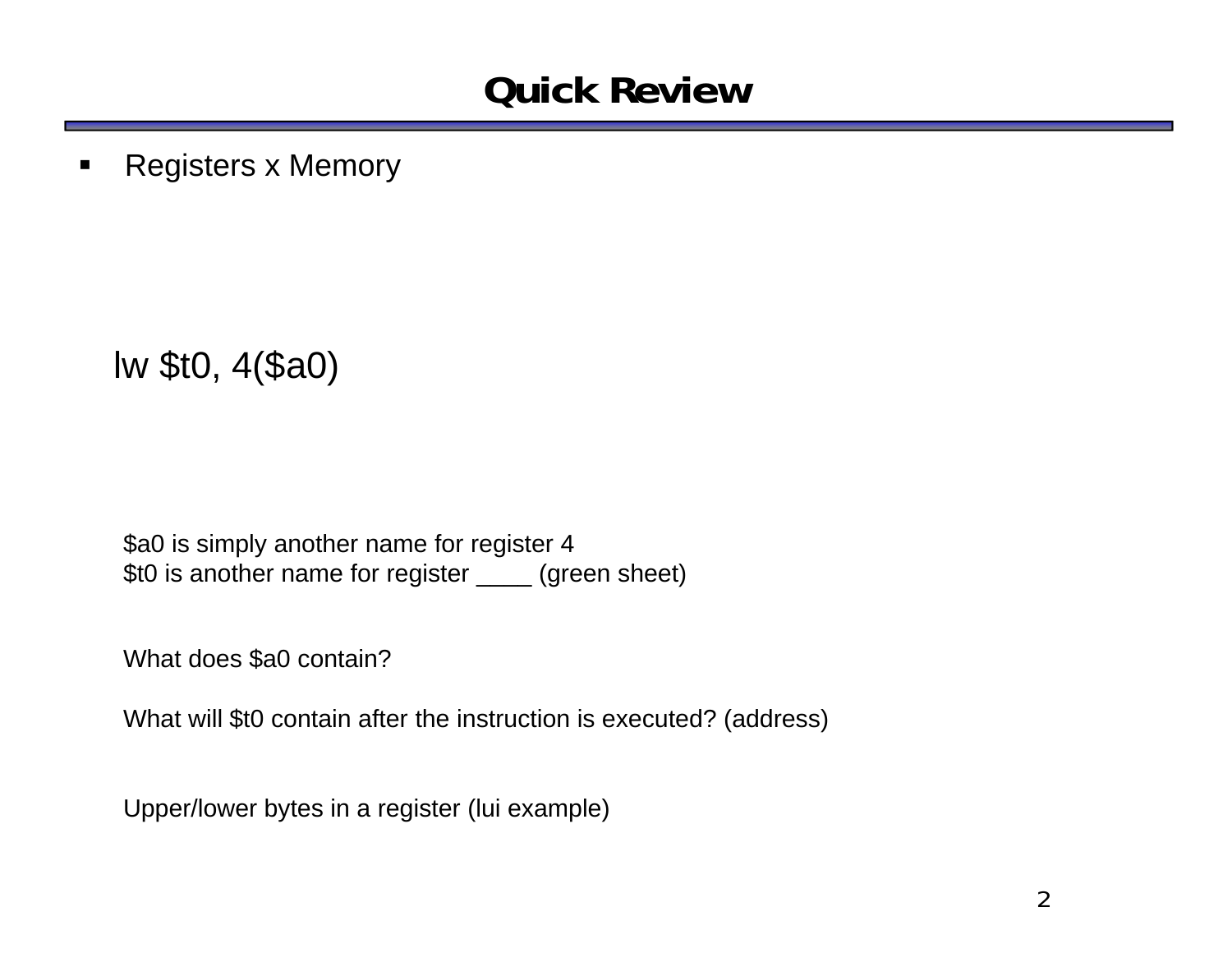# **Control flow in high-level languages**

- $\blacksquare$  The instructions in a program usually execute one after another, but it's often necessary to alter the normal control flow.
- **Conditional statements execute only if some test expression is true.**

```
// Find the absolute value of a0
v0 = a0;
if (v0 < 0)
  v0 = -v0; // This might not be executed
v1 = v0 + v0;
```
ш Loops cause some statements to be executed many times.

```
// Sum the elements of a five-element array a0
v0 = 0;
t0 = 0;
while (t0 < 5) {
   v0 = v0 + a0[t0]; // These statements will
  t0++; // be executed five times
}
```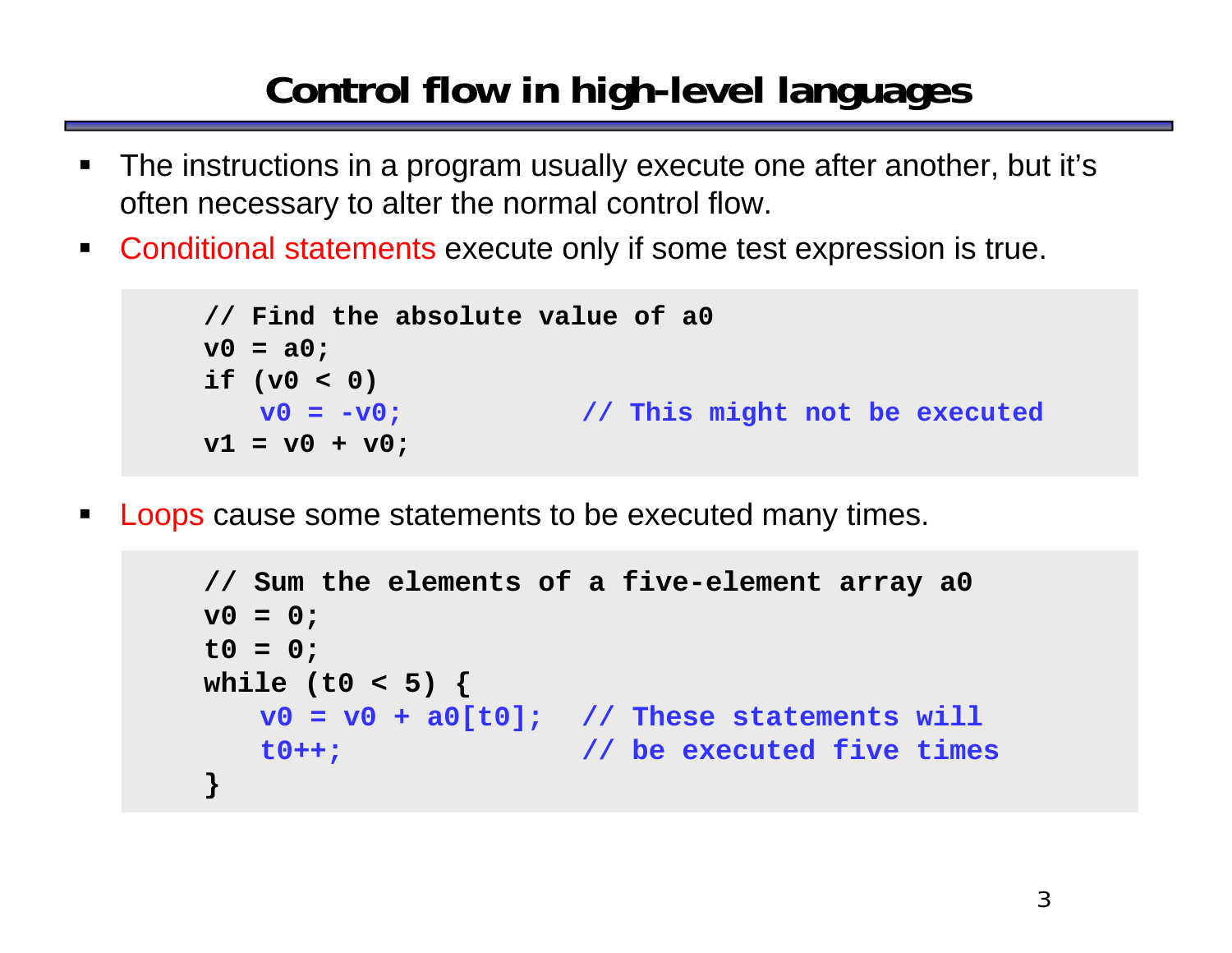#### **Control-flow graphs**

```
// Find the absolute value of a0
v0 = a0;
if (v0 < 0)
 v0 = -v0;v1 = v0 + v0;
```

```
// Sum the elements of a0
v0 = 0;
t0 = 0;
while (t0 < 5) {
  v0 = v0 + a0[t0];
  t0++;
}
```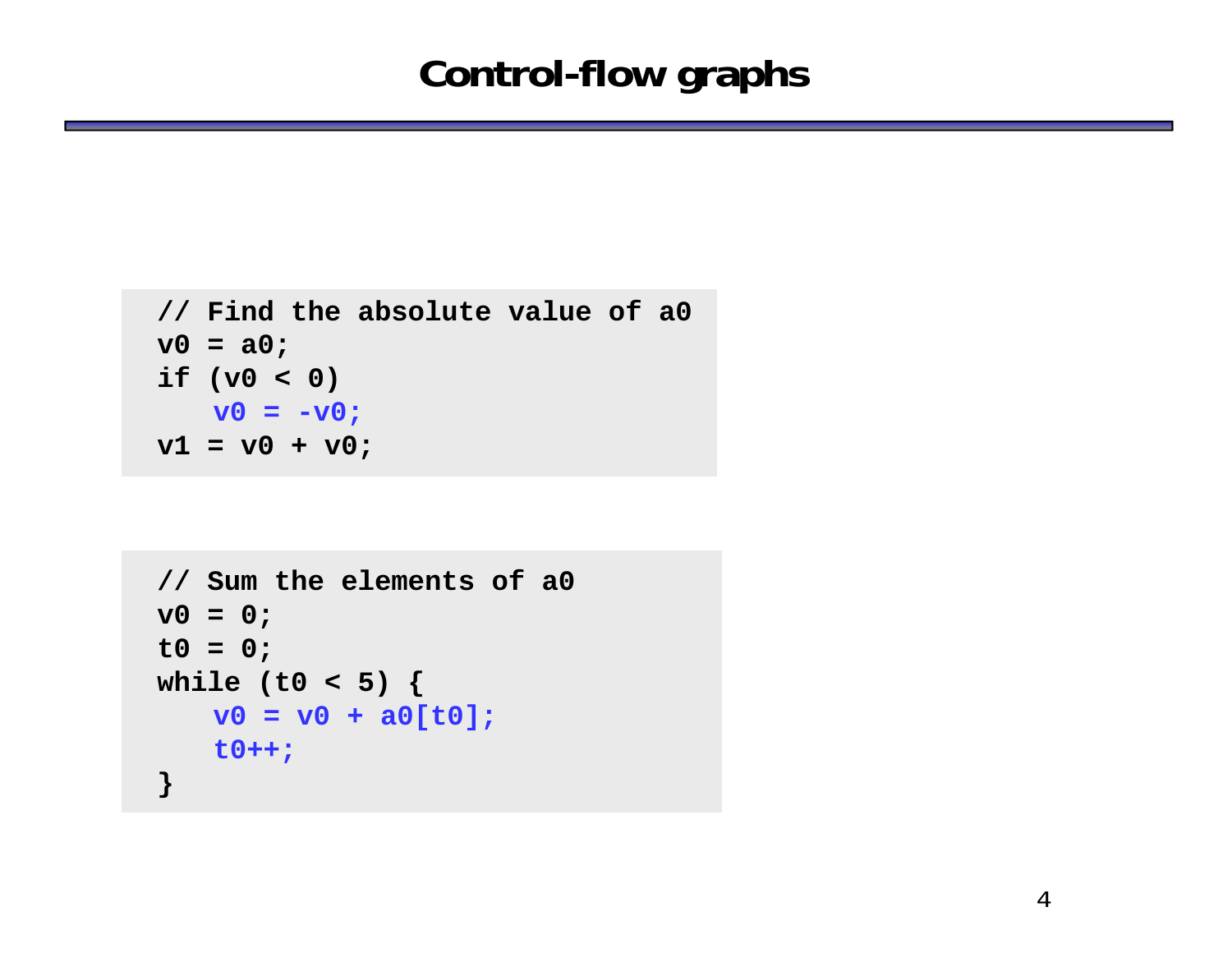### **MIPS control instructions**

 $\blacksquare$ MIPS's control-flow instructions

> $\frac{1}{10}$  for unconditional jumps bne and beq  $\frac{1}{2}$  for conditional branches slt and slti // set if less than (w/o and w an immediate)

- $\blacksquare$  Now we'll talk about
	- ———— MIPS's pseudo branches
	- if/else
	- case/switch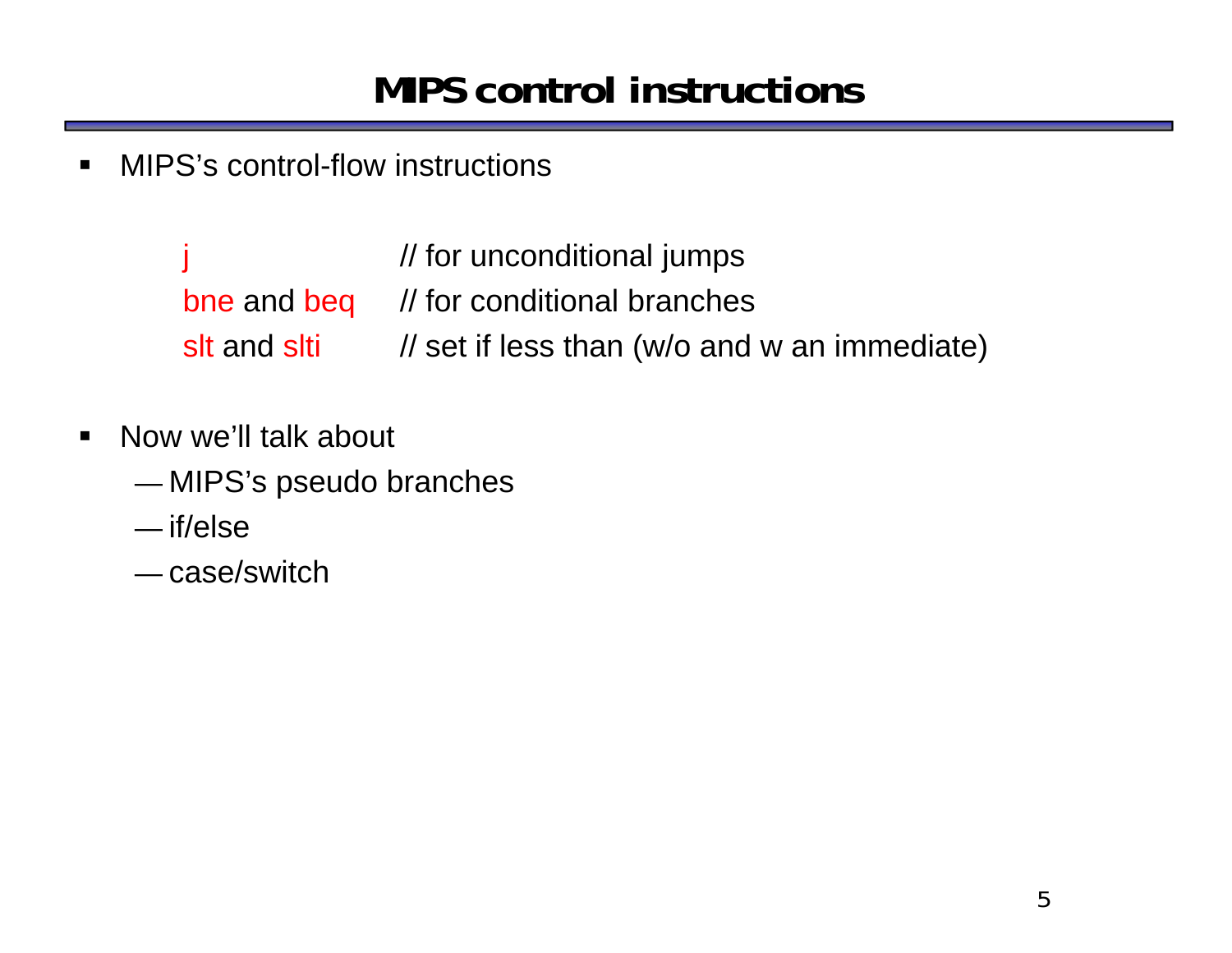$\qquad \qquad \blacksquare$ The MIPS processor only supports two branch instructions, beq and bne, but to simplify your life the assembler provides the following other branches:

| blt \$t0, \$t1, L1 |  | // Branch if \$t0 < \$t1  |  |  |
|--------------------|--|---------------------------|--|--|
| ble \$t0, \$t1, L2 |  | // Branch if \$t0 <= \$t1 |  |  |
| bgt \$t0, \$t1, L3 |  | // Branch if \$t0 > \$t1  |  |  |
| bge \$t0, \$t1, L4 |  | // Branch if \$t0 >= \$t1 |  |  |

- $\qquad \qquad \blacksquare$  There are also immediate versions of these branches, where the second source is a constant instead of a register.
- $\blacksquare$  Later this quarter we'll see how supporting just beq and bne simplifies the processor design.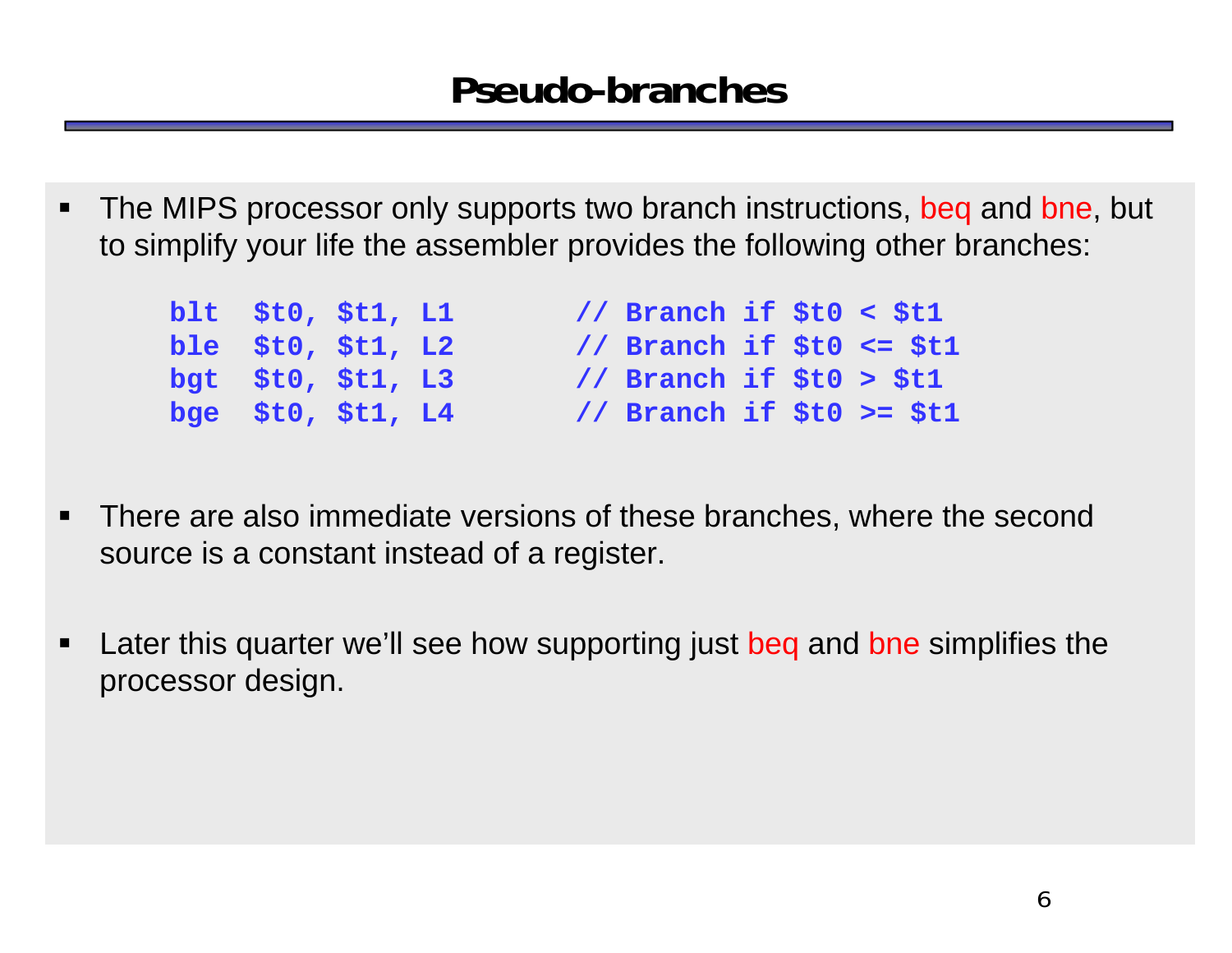ш Most pseudo-branches are implemented using slt. For example, a branchif-less-than instruction **blt \$a0, \$a1, Label** is translated into the following.

> **slt \$at, \$a0, \$a1 // \$at = 1 if \$a0 < \$a1 bne \$at, \$0, Label // Branch if \$at != 0**

 $\blacksquare$  This supports immediate branches, which are also pseudo-instructions. For example, **blti**  $\frac{1}{2}a0$ , 5, Label is translated into two instructions.

> **slti \$at, \$a0, 5 // \$at = 1 if \$a0 < 5 bne \$at, \$0, Label // Branch if \$a0 < 5**

- П All of the pseudo-branches need a register to save the result of sit, even though it's not needed afterwards.
	- ——————————  $-$  MIPS assemblers use register \$1, or \$at, for temporary storage.
	- **Maria Maria Maria Maria Maria Maria Maria Maria Maria Maria Maria Maria Maria Maria Maria Maria Maria Maria**  You should be careful in using \$at in your own programs, as it may be overwritten by assembler-generated code.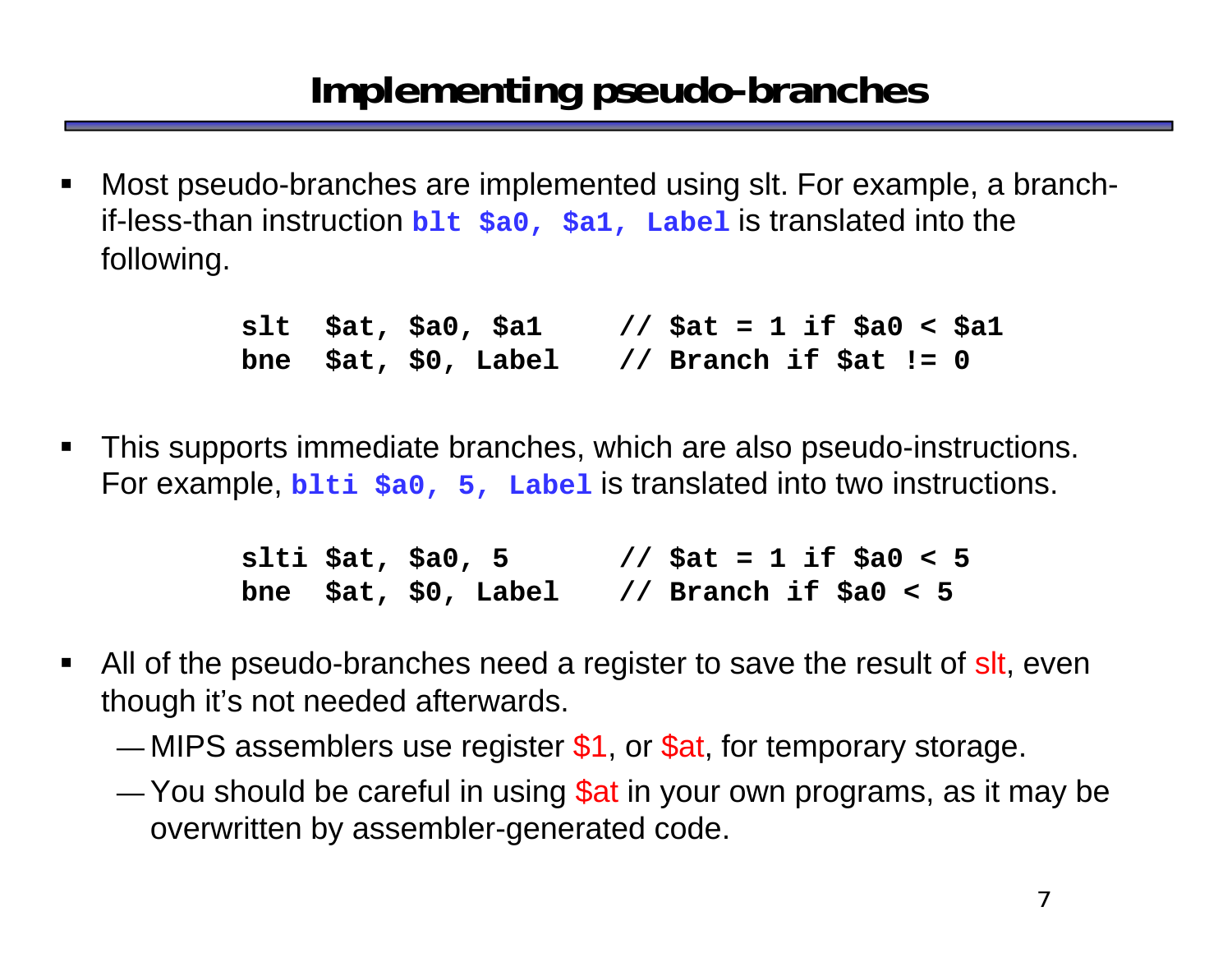# **Translating an if-then statement**

 We can use branch instructions to translate if-then statements into MIPS assembly code.



- $\blacksquare$  Sometimes it's easier to *invert* the original condition.
	- **Maria Maria Maria Maria Maria Maria Maria Maria Maria Maria Maria Maria Maria Maria Maria Maria Maria Maria**  $-$  In this case, we changed "continue if v0 < 0" to "skip if v0 >= 0".
	- ———— This saves a few instructions in the resulting assembly code.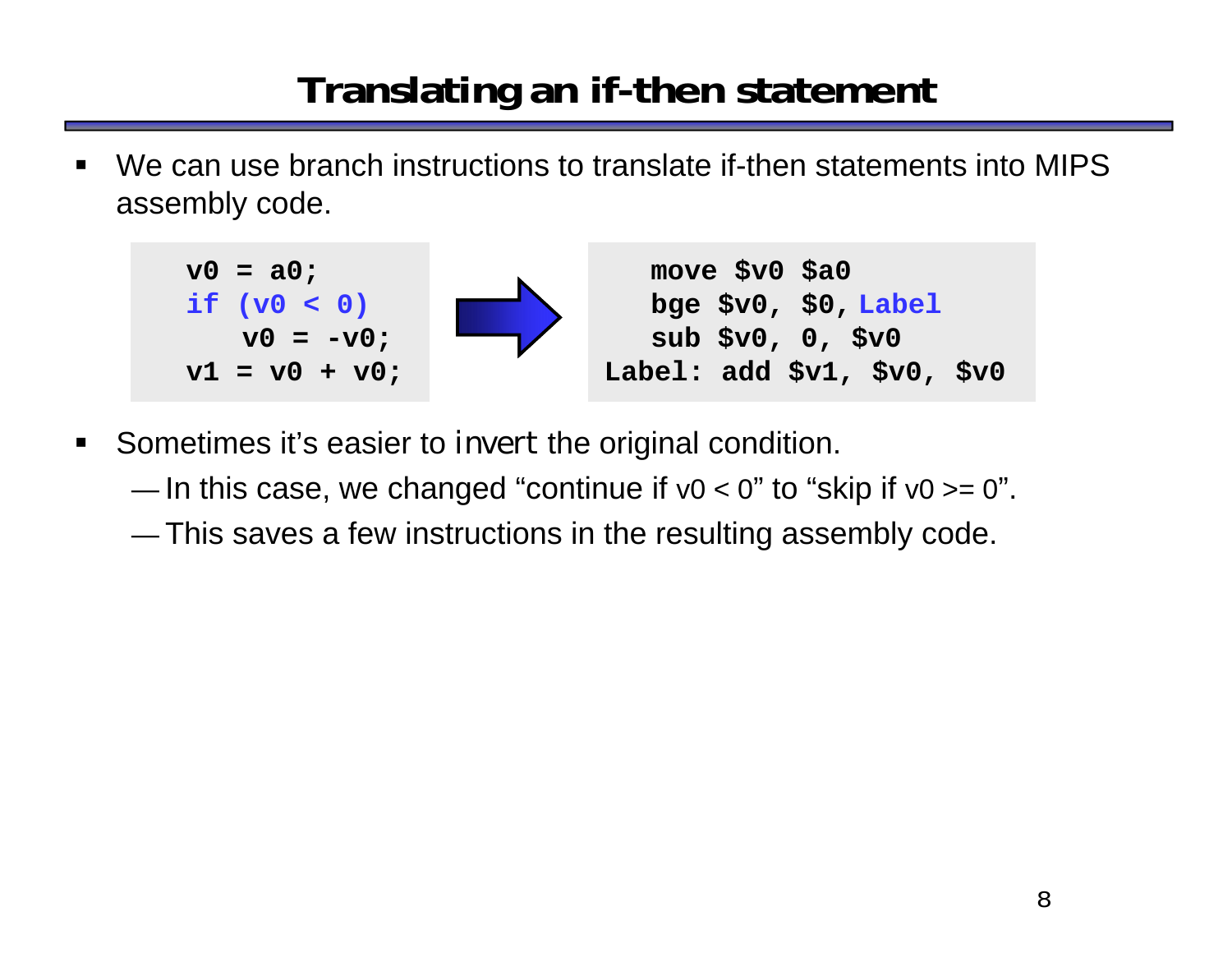label: sub \$a0, \$a0, 1 bne \$a0, \$zero, label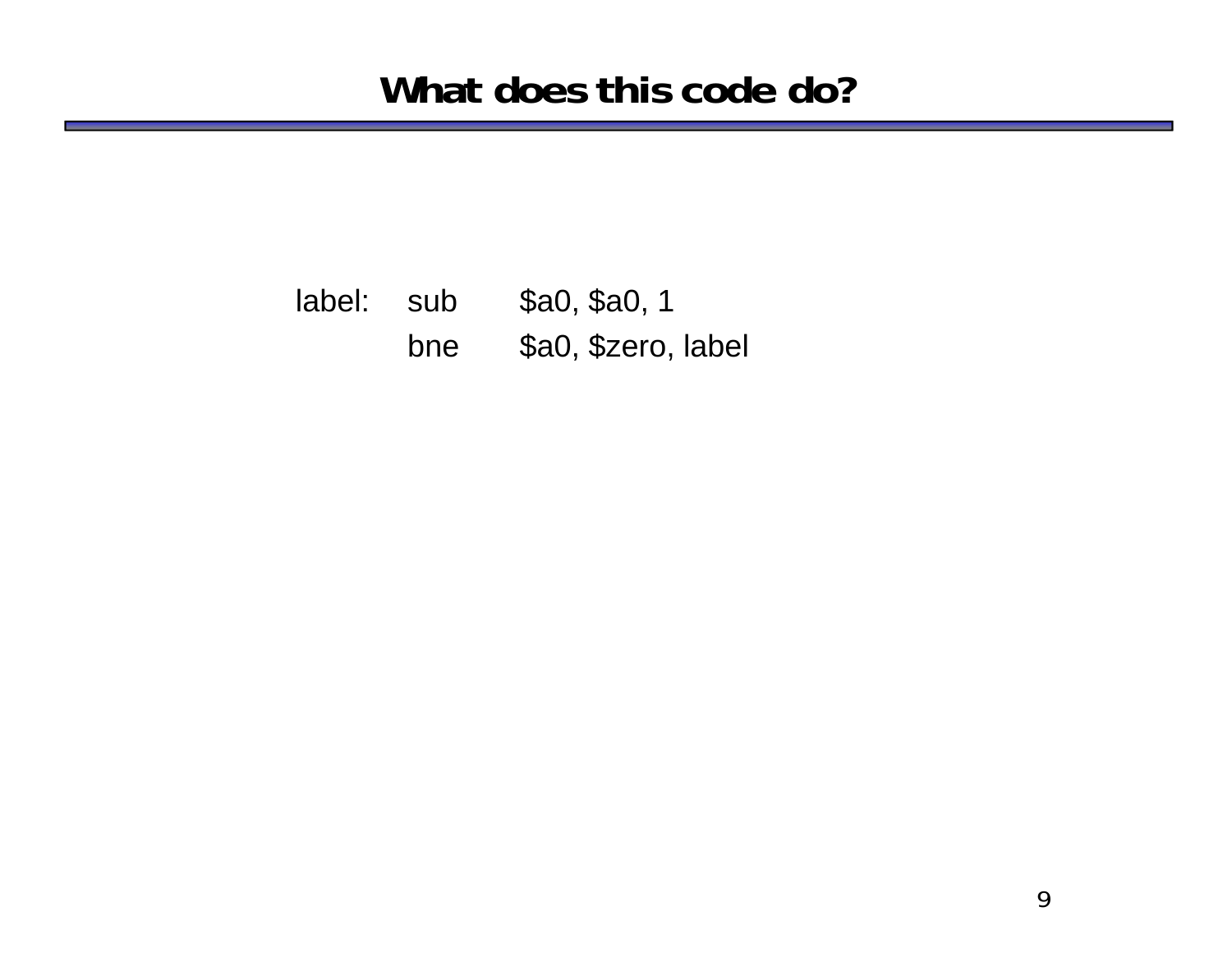**Loop: j Loop # goto Loop**

```
for (i = 0; i < 4; i++) {
   // stuff
}
```

```
add $t0, $zero, $zero # i is initialized to 0, $t0 = 0
Loop: // stuff
      addi $t0, $t0, 1 # i ++
      slti $t1, $t0, 4 # $t1 = 1 if i < 4
      bne $t1, $zero, Loop # go to Loop if i < 4
```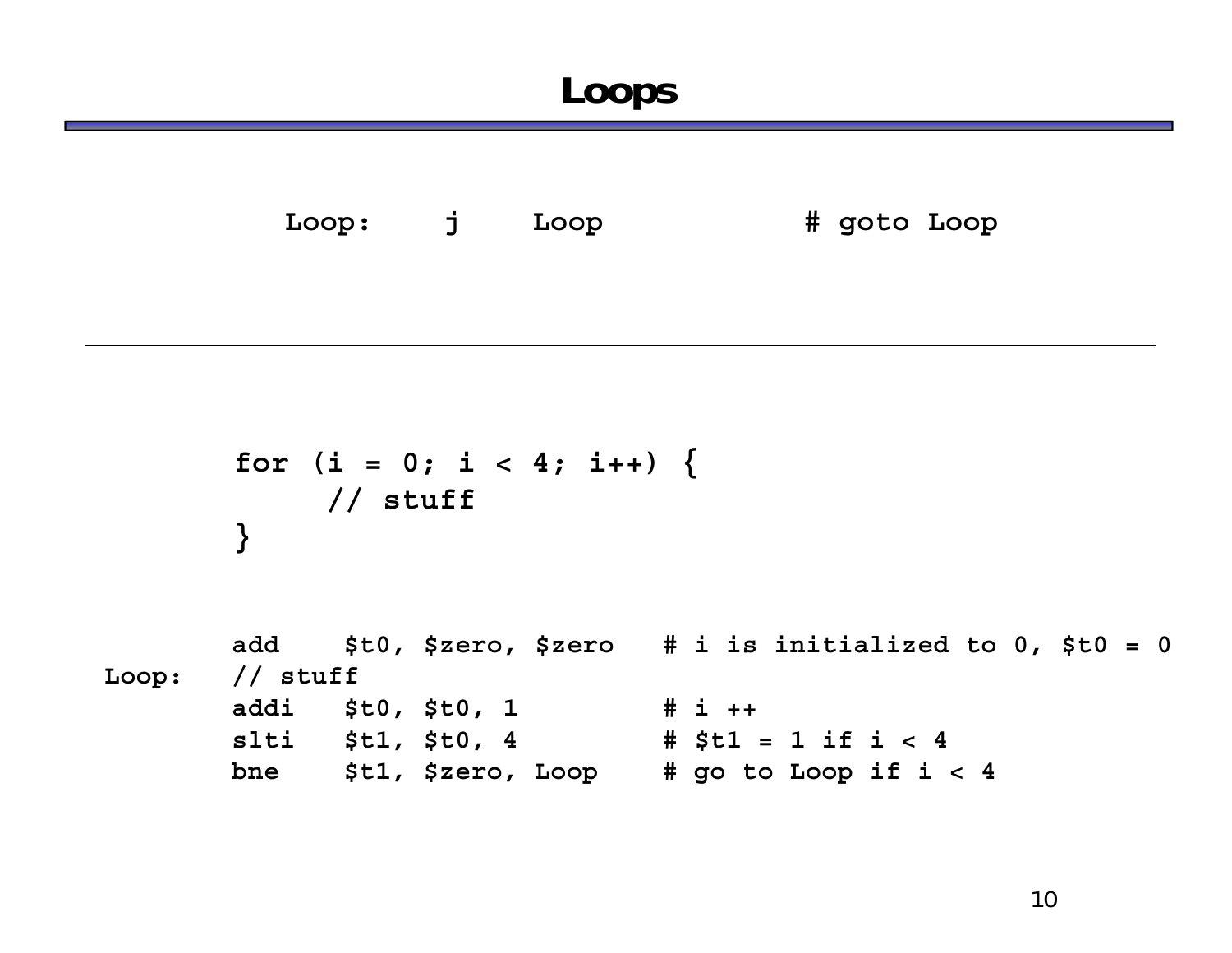### **Control-flow Example**

 $\blacksquare$ Let's write a program to count how many bits are set in a 32-bit word.

```
.textmain:li $a0, 0x1234 ## input = 0x1234
                                 li $t0, 0 ## int count = 0;
                                 li $t1, 0 ## for (int i = 0 
                         main_loop:
                                 bge $t1, 32, main_exit ## exit loop if i >= 32 
                                 andi $t2, $a0, 1 ## bit = input & 1
                                 beq $t2, $0, main_skip ## skip if bit == 0
                                 addi $t0, $t0, 1 ## count ++
                         main_skip:
                                 srl $a0, $a0, 1 ## input = input >> 1
                                 add $t1, $t1, 1 ## i ++
                                 j main_loop
                         main_exit:
                                 jr $ra
int count = 0;
for (int i = 0 ; i < 32 ; i ++) {
 int bit = input & 1;
 if (bit != 0) {
   count ++;
  }
 input = input >> 1;
}
```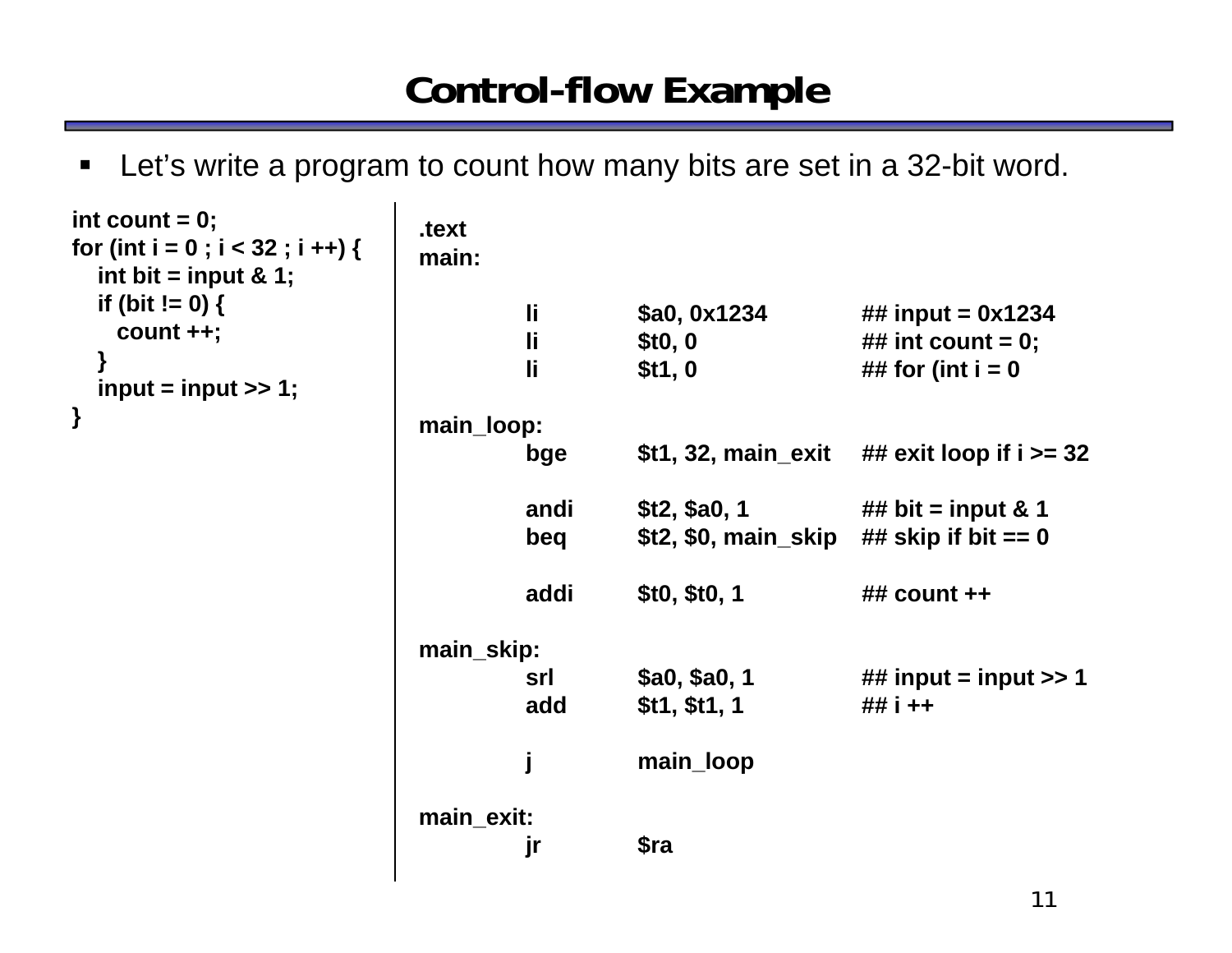# **Translating an if-then-else statements**

- **If there is an else clause, it is the target of the conditional branch** 
	- ———— — And the then clause needs a jump over the else clause



——————————  $-$  Drawing the control-flow graph can help you out.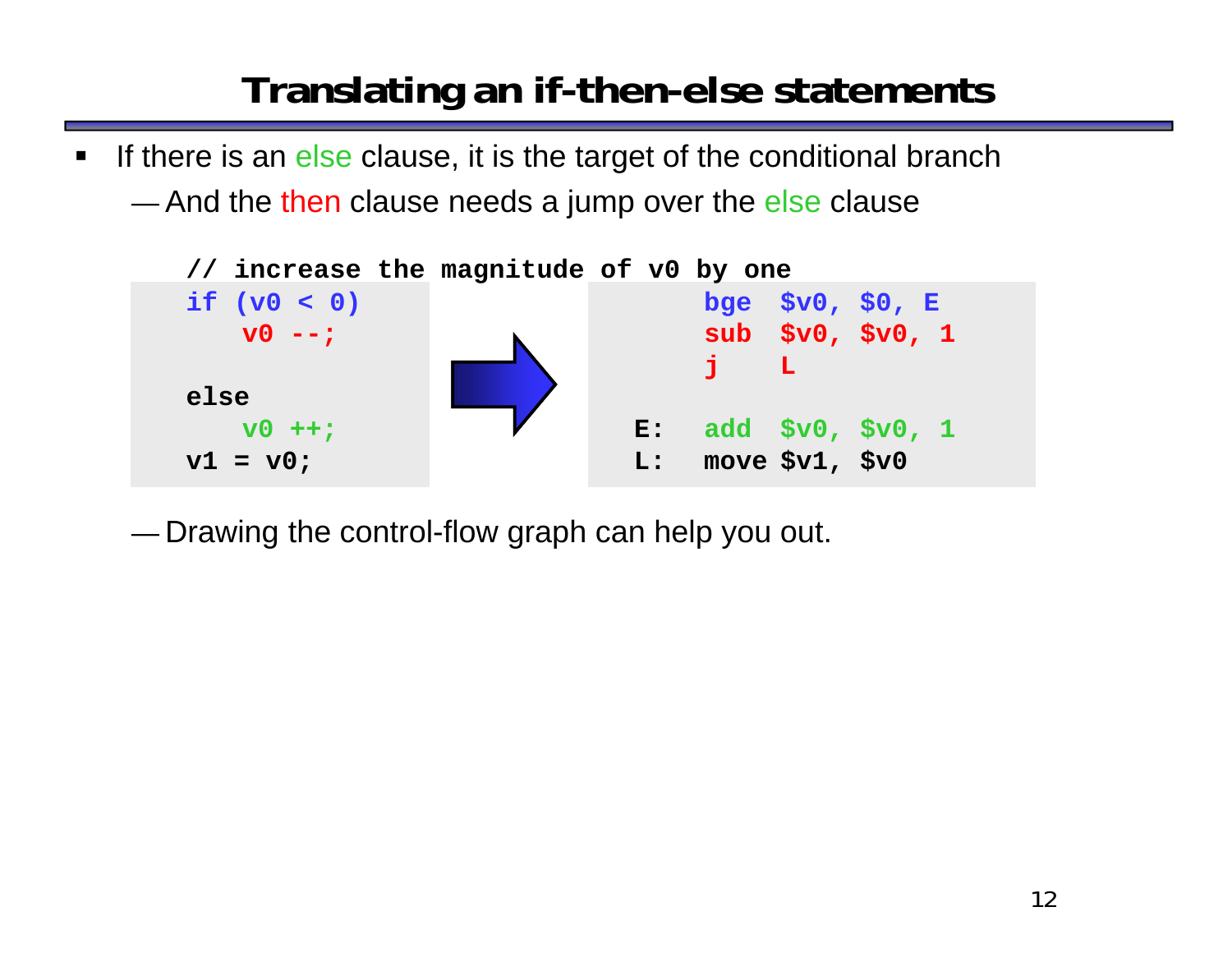$\blacksquare$ Many high-level languages support multi-way branches, e.g.

```
switch (two_bits) {
  case 0: break;
  case 1: /* fall through */
  case 2: count ++; break;
  case 3: count += 2; break;
}
```
 $\blacksquare$ We could just translate the code to if, thens, and elses:

```
if ((two_bits == 1) || (two_bits == 2)) {
  count ++;
} else if (two_bits == 3) {
  count += 2; 
}
```
 $\blacksquare$ This isn't very efficient if there are many, many cases.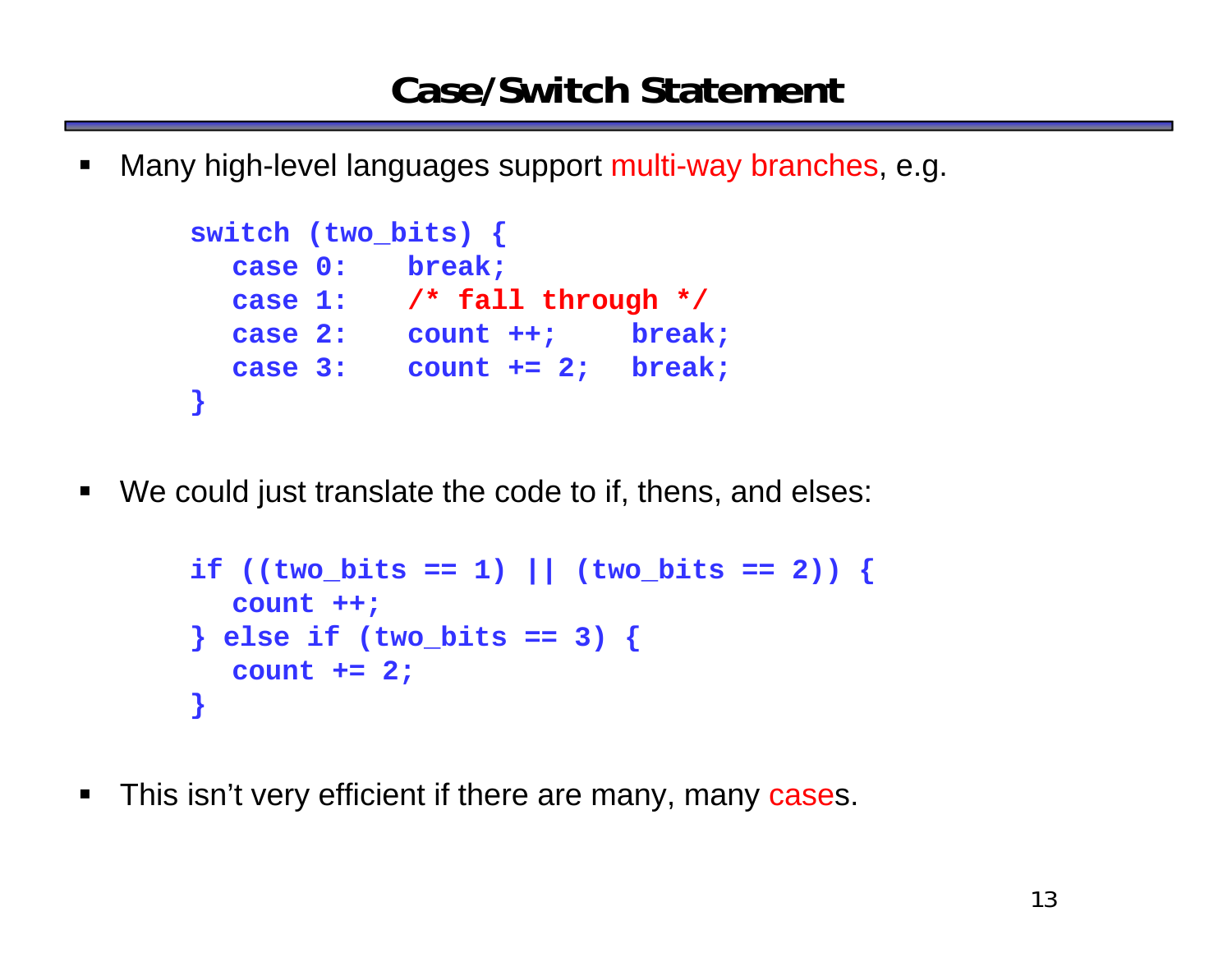```
switch (two_bits) {
  case 0: break;
  case 1: /* fall through */
  case 2: count ++; break;
  case 3: count += 2; break;
}
```
- $\blacksquare$  Alternatively, we can:
	- 1. Create an array of jump targets
	- 2. Load the entry indexed by the variable two\_bits
	- 3. Jump to that address using the jump register, or *jr*, instruction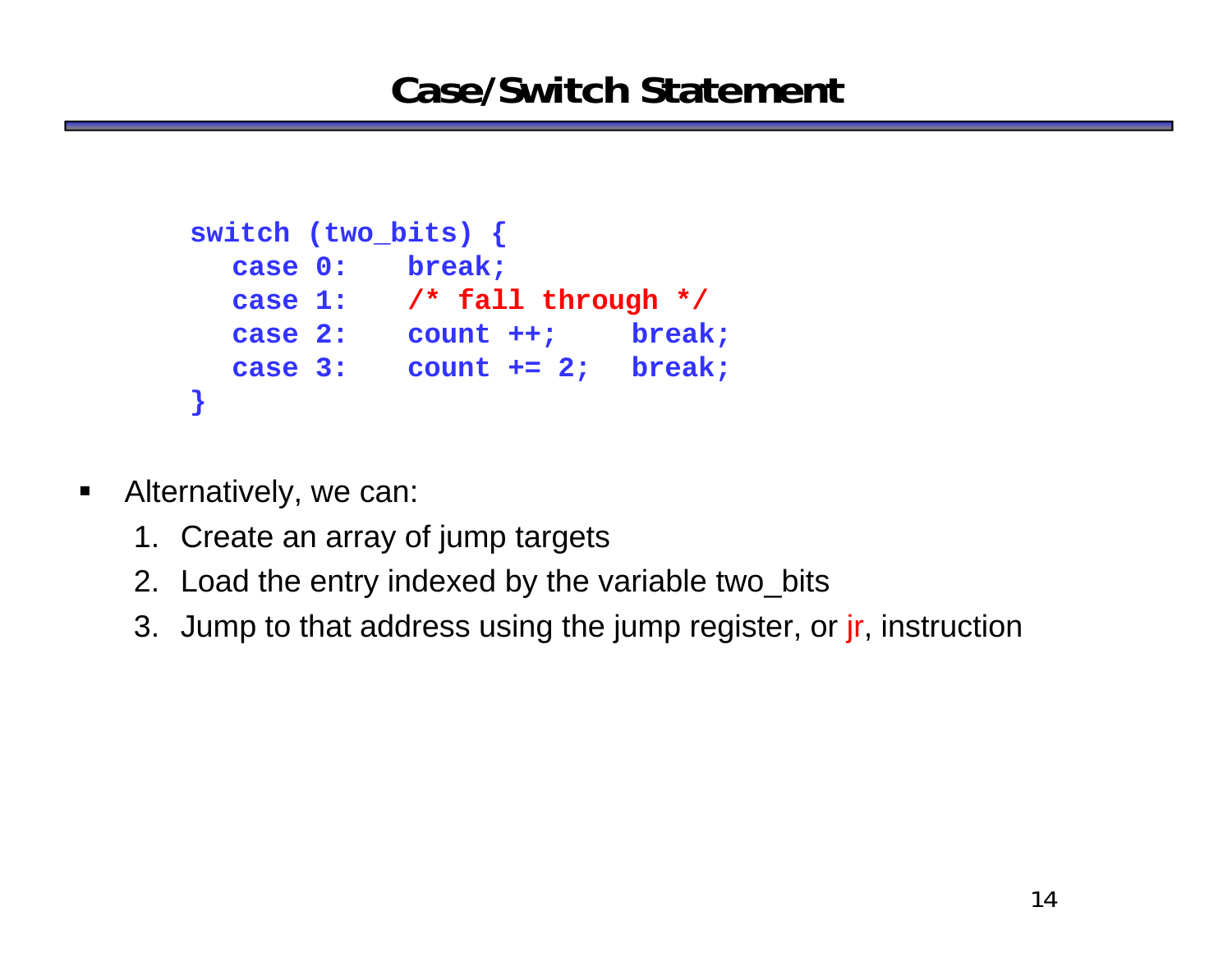### **Representing strings**

- $\blacksquare$  A C-style string is represented by an array of bytes.
	- ————  $-$  Elements are one-byte ASCII codes for each character.
	- ——————————  $-$  A 0 value marks the end of the array.

| 32 | space                       | 48 | 0                     | 64 | @              | 80 | P              | 96  | $\overline{\phantom{a}}$ | 112 | p                |
|----|-----------------------------|----|-----------------------|----|----------------|----|----------------|-----|--------------------------|-----|------------------|
| 33 |                             | 49 | 1                     | 65 | A              | 81 | Q              | 97  | a                        | 113 | q                |
| 34 | $\boldsymbol{\prime\prime}$ | 50 | $\overline{2}$        | 66 | B              | 82 | $\mathsf{R}$   | 98  | $\mathsf b$              | 114 | r                |
| 35 | $\#$                        | 51 | 3                     | 67 | $\mathcal C$   | 83 | $\mathsf{S}$   | 99  | $\mathsf C$              | 115 | $\mathsf S$      |
| 36 | $\boldsymbol{\varphi}$      | 52 | 4                     | 68 | D              | 84 | T              | 100 | d                        | 116 |                  |
| 37 | $\%$                        | 53 | 5                     | 69 | E              | 85 | U              | 101 | $\mathbf e$              | 117 | U                |
| 38 | &                           | 54 | 6                     | 70 | F              | 86 | $\overline{V}$ | 102 | f                        | 118 | $\vee$           |
| 39 | $\mathbf{r}$                | 55 | $\overline{7}$        | 71 | G              | 87 | W              | 103 | $\mathbf g$              | 119 | W                |
| 40 |                             | 56 | 8                     | 72 | H              | 88 | X              | 104 | h                        | 120 | $\boldsymbol{X}$ |
| 41 |                             | 57 | 9                     | 73 |                | 89 | Y              | 105 |                          | 121 | y                |
| 42 | $\star$                     | 58 | $\bullet$             | 74 |                | 90 | Z              | 106 |                          | 122 | Z                |
| 43 | $\ddagger$                  | 59 | $\bullet$<br>$\prime$ | 75 | K              | 91 |                | 107 | $\mathsf k$              | 123 |                  |
| 44 | $\mathbf{I}$                | 60 | $\,<$                 | 76 |                | 92 |                | 108 |                          | 124 |                  |
| 45 |                             | 61 | $=$                   | 77 | M              | 93 |                | 109 | m                        | 125 |                  |
| 46 |                             | 62 | $\rm{>}$              | 78 | N              | 94 | Λ              | 110 | $\mathsf{n}$             | 126 |                  |
| 47 |                             | 63 | $\ddot{?}$            | 79 | $\overline{O}$ | 95 |                | 111 | ${\bf O}$                | 127 | del              |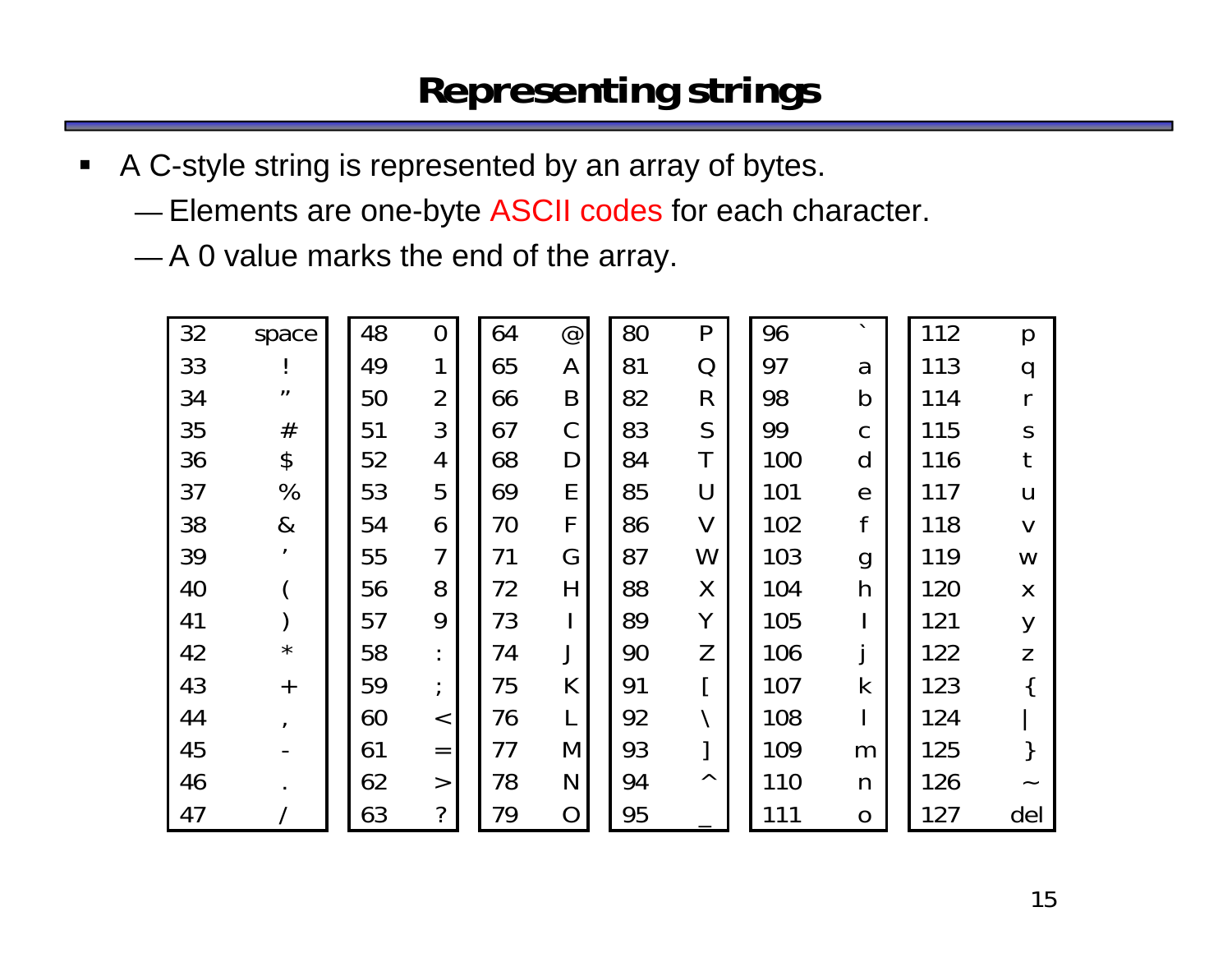# **Null-terminated Strings**

 $\blacksquare$ For example, "Harry Potter" can be stored as a 13-byte array.

| 72 97 114 114 121 32 80 111 116 116 101 114 0 |  |  |  |  |  |  |
|-----------------------------------------------|--|--|--|--|--|--|
| Harry Potter\0                                |  |  |  |  |  |  |

- $\blacksquare$  Since strings can vary in length, we put a 0, or null, at the end of the string. ————  $-$  This is called a null-terminated string
- $\blacksquare$  Computing string length
	- ———— We'll look at two ways.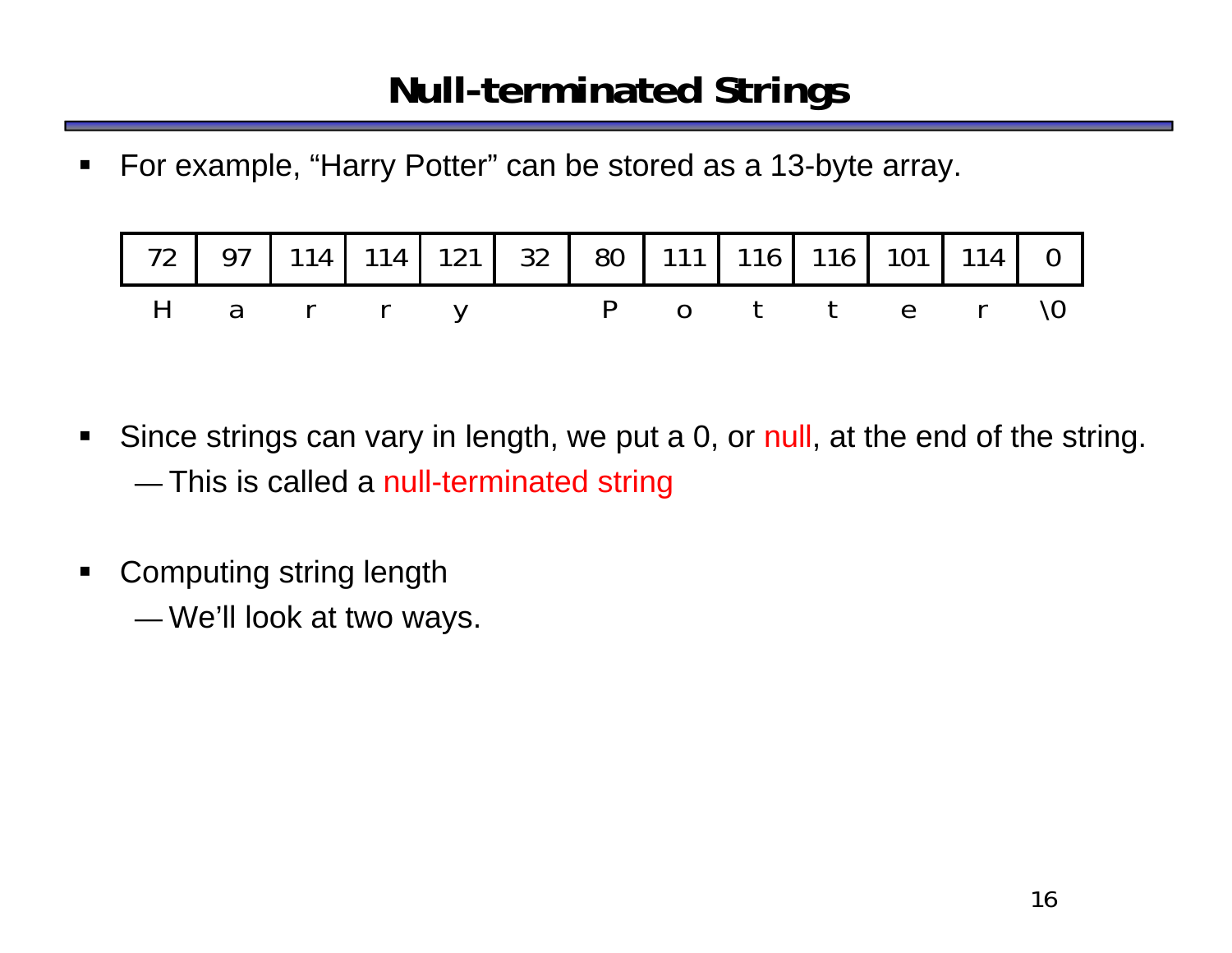```
int foo(char *s) { 
 int L = 0;
 while (*s++) { 
    ++L;} 
 return L; 
}
```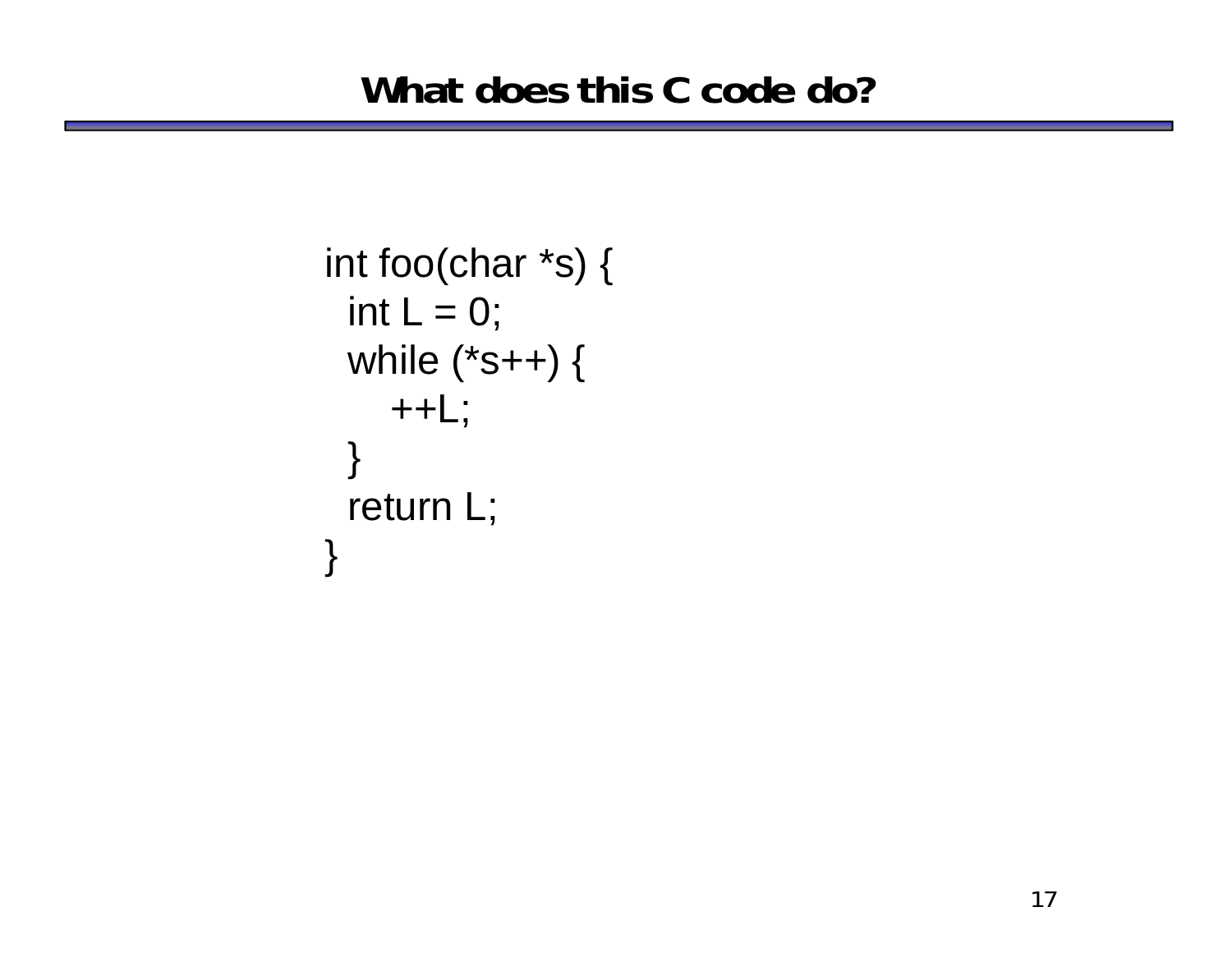# **Array Indexing Implementation of strlen**

```
int strlen(char *string) {
   int len = 0;
   while (string[len] != 0) {
      len ++;
   }
   return len;
}
```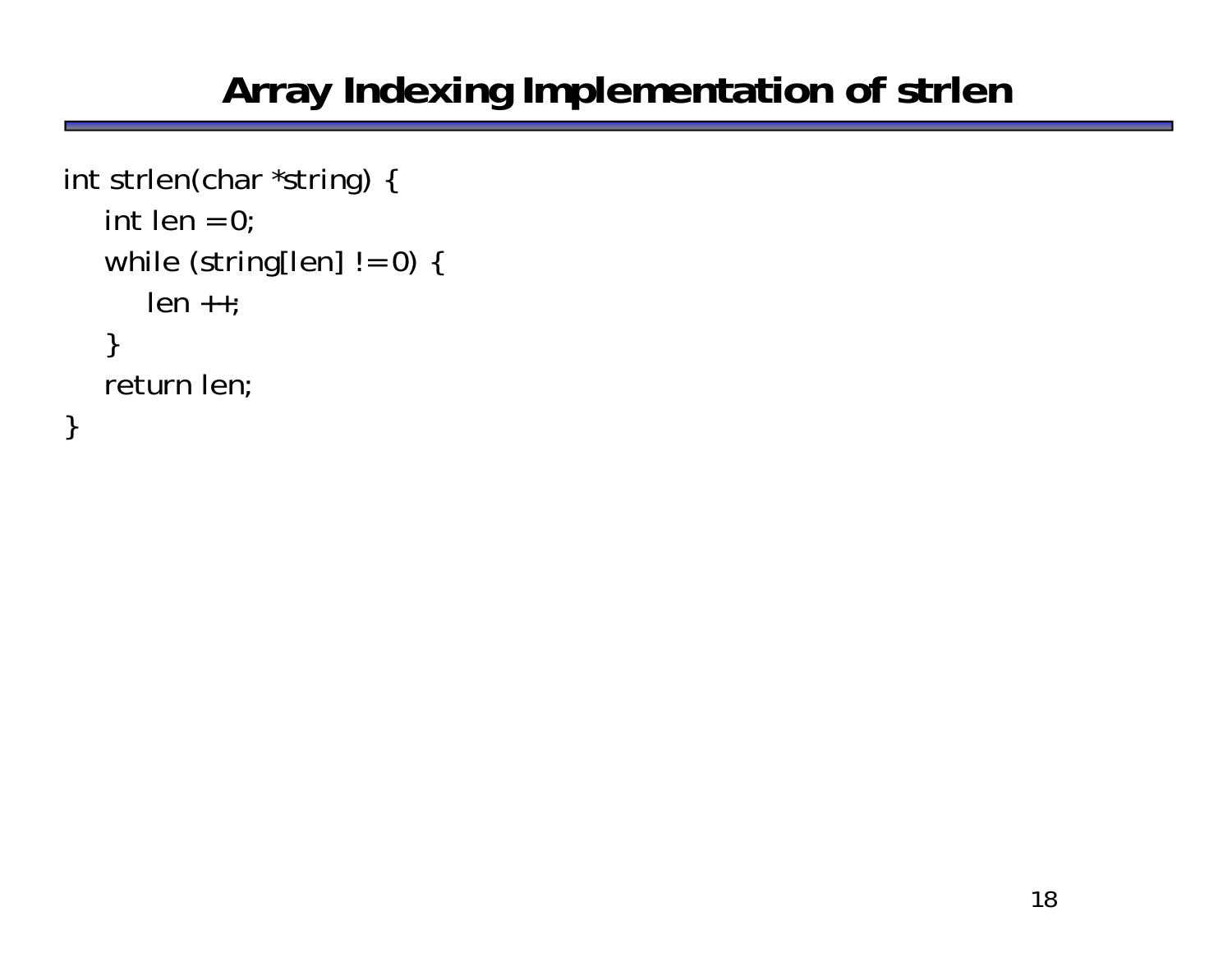# **Pointers & Pointer Arithmetic**

- $\blacksquare$  Many programmers have a vague understanding of pointers  $\sim$  Looking at assembly code is useful for their comprehension.
	- (But if you have an aggressive optimizing compiler, you may see the same assembly code for both versions!)

```
int strlen(char *string) {
   int len = 0;
   while (string[len] != 0) {
      len + +;}
   return len;
}
```

```
int strlen(char *string) {
   int len = 0;
   while (*string != 0) {
      string ++;
      len + +;}
   return len;
}
```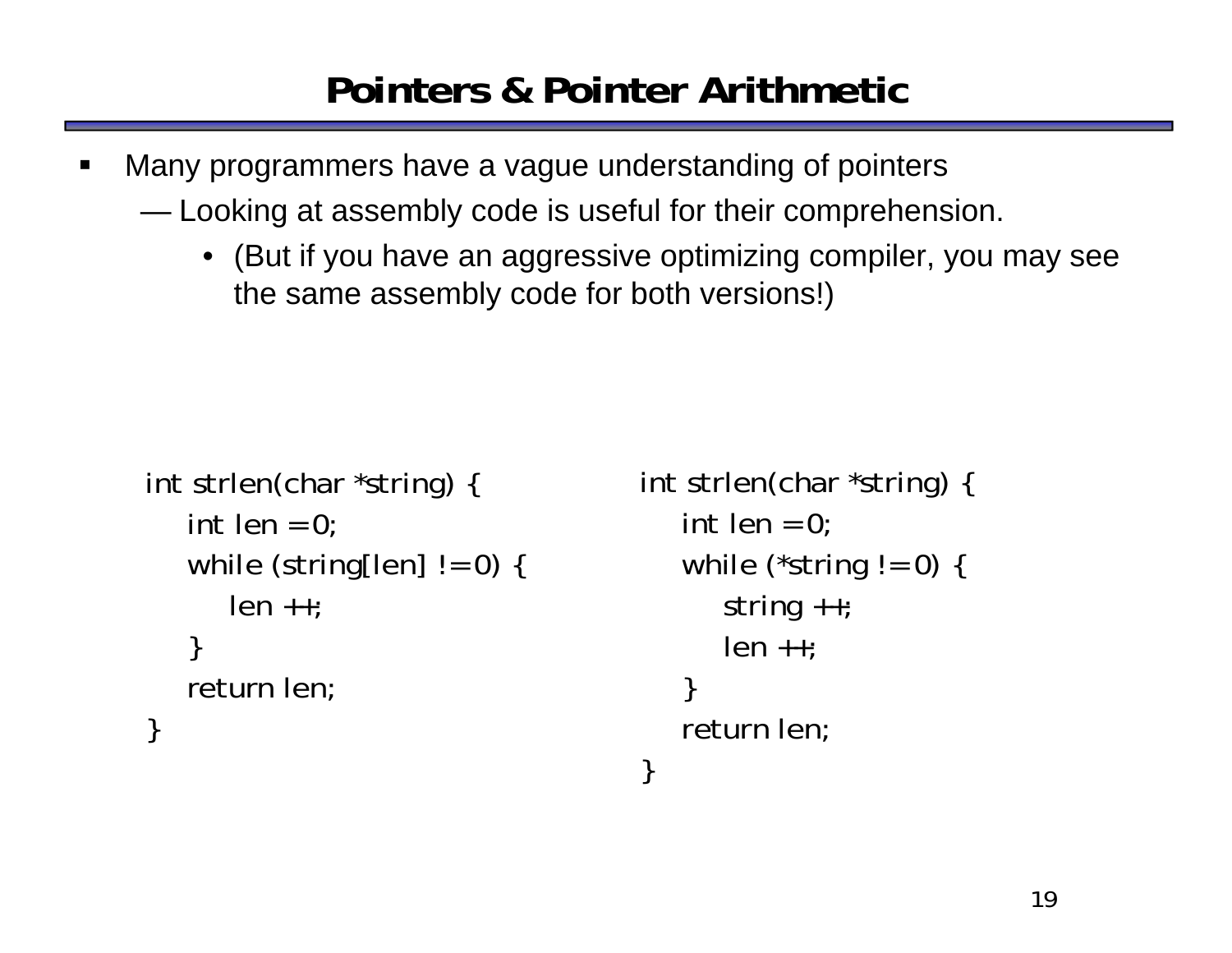# **What is a Pointer?**

- $\blacksquare$ A pointer is an address.
- $\blacksquare$ Two pointers that point to the same thing hold the same address
- $\blacksquare$ Dereferencing a pointer means loading from the pointer's address
- $\blacksquare$  In C, a pointer has a type; the type tells us what kind of load to do
	- $\sim$ Use load byte (lb) for char \*
	- Use load half (lh) for short \*
	- ——————————————— Use load word (lw) for int \*
	- $\sim$ Use load single precision floating point (l.s) for float \*
- $\blacksquare$  Pointer arithmetic is often used with pointers to arrays
	- ——————————————— Incrementing a pointer (i.e., ++) makes it point to the next element
	- $\sim$  The amount added to the point depends on the type of pointer
		- pointer = pointer + sizeof(*pointer's type)*
			- $\triangleright$  1 for char  $\cdot$ , 4 for int  $\cdot$ , 4 for float  $\cdot$ , 8 for double  $\cdot$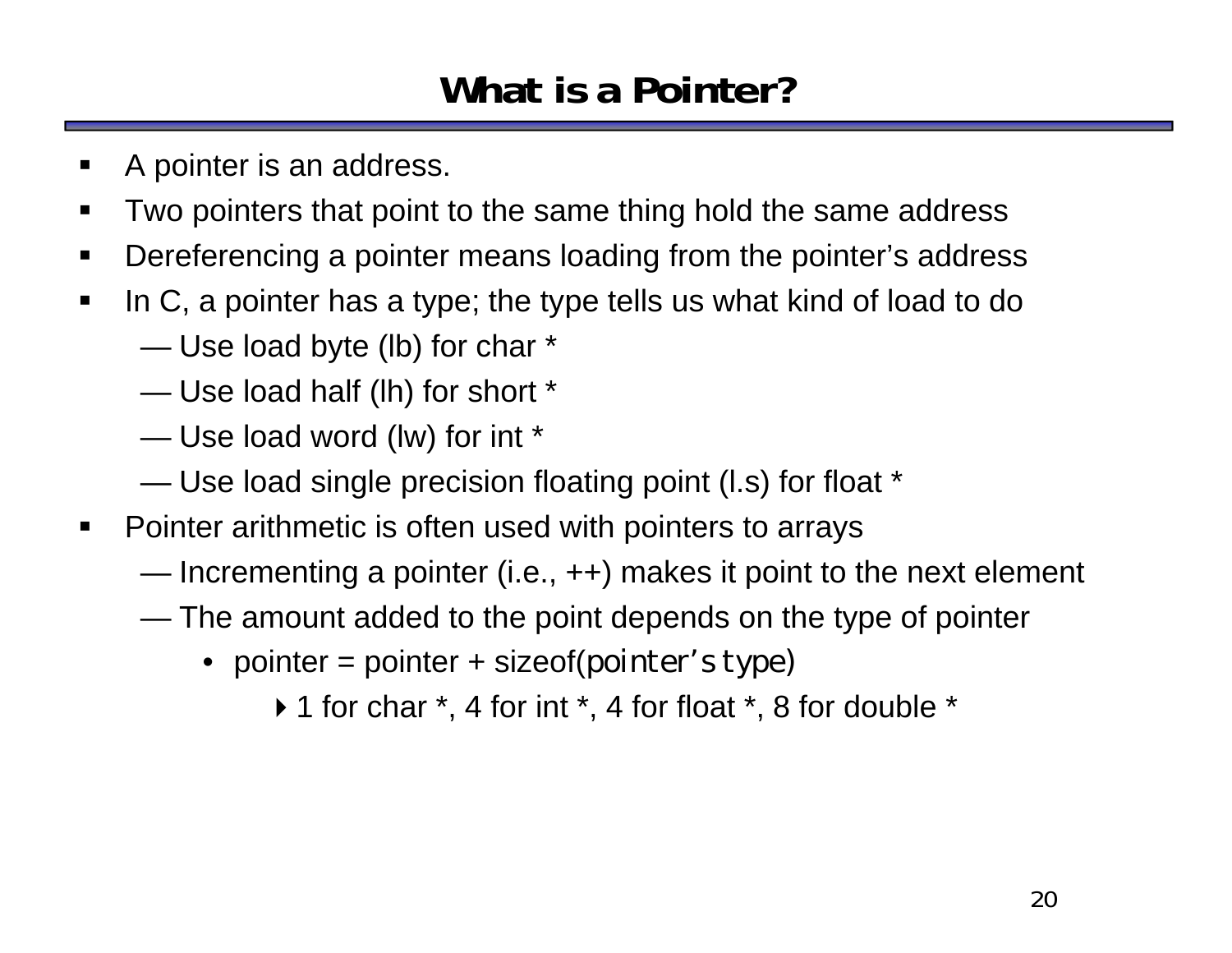```
int strlen(char *string) {
   int len = 0;
   while (*string != 0) {
      string ++;
      len + +;}
```
return len;

}